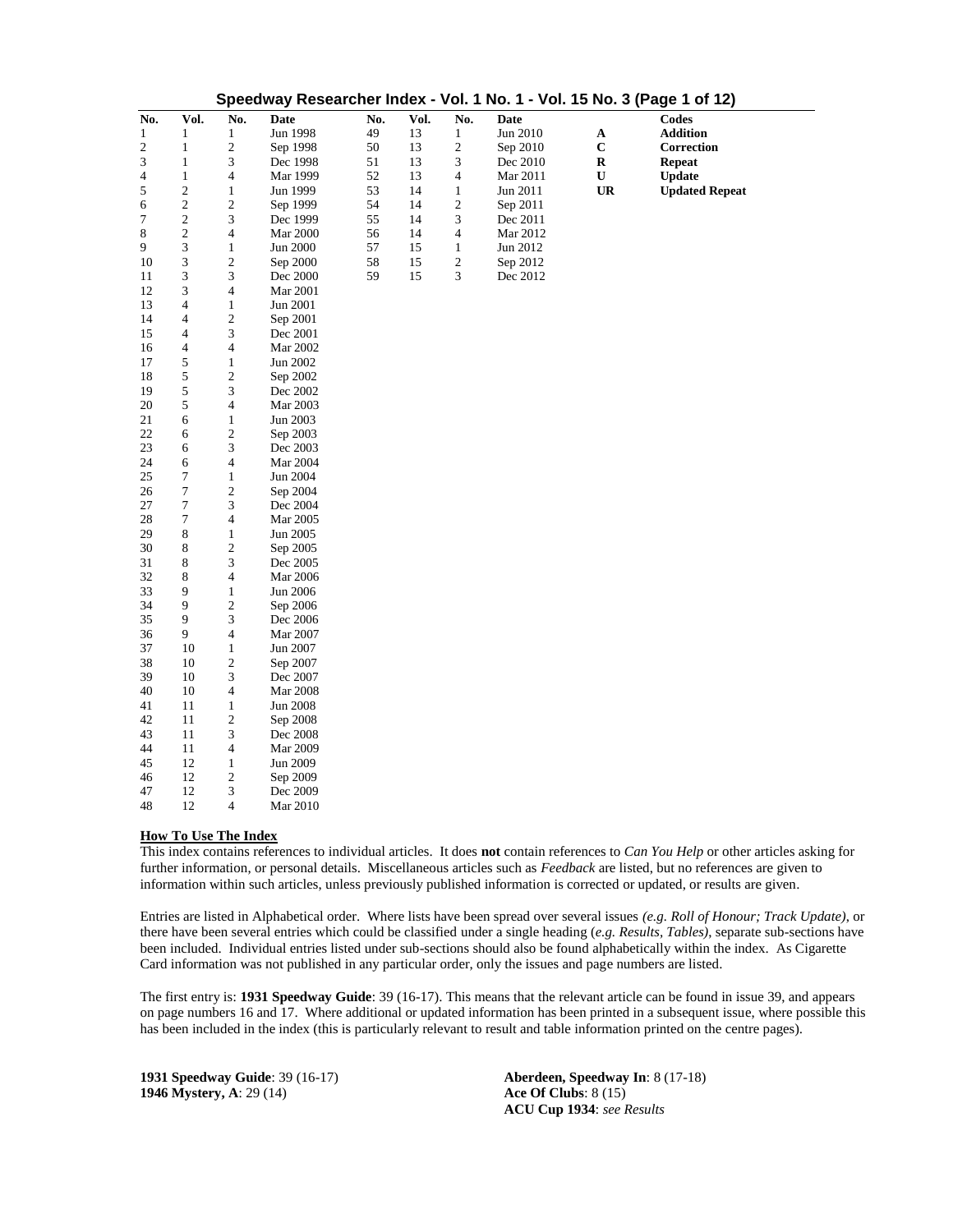## **Speedway Researcher Index - Vol. 1 No. 1 - Vol. 15 No. 3 (Page 2 of 12)**

**ACU Cup 1935**: *see Results; Tables* **ACU Cup 1936**: *see Results* **ACU Cup (National League) 1946**: *see Meeting Formats; Results; Tables* **ACU Cup (Northern League) 1946**: *see Meeting Formats; Results; Tables* **Additional Info**: 13 (19-22) **Advance Australia Fair**: 20 (16) **All Time World Championship (Fantasy Speedway)**: 36 (21-24) **Allen, Wilfred "Bill"**: 35 (19) **Amazing Home Defeat, A**: 25 (4-5) **Anniversary Cup (Div. One) 1948**: *see Results; Tables* **Anniversary Cup (Div. Two) 1948**: *see Results; Tables* **Another Yank On The Wall**: 38 (8-9) **Anti-Clockwise Speedway**: 17 (1-2), 18 (5) **Apfelback (engine)**: 28 (14), 29 (6-7), 30 (18) U, 39 (18-19) **Archives Services**: 36 (11, 14-15) **Auch Aye Milngavie**: 36 (21) **Audenshaw**: 28 (4) **Aussie Invasion 1928 Style, The**: 8 (10) **Aussie or Ossie Powell**: 30 (2), 31 (19-20)U

## **Australian Riders In The U.K.**:

**Adams-Christopher**: 43 (15-19) **Clay-Harris, Bill**: 44 (10-11, 14) **Harris, Peter - Lyons**: 45 (11,14-16) **Maugham - Quinn**: 46 (5-7) **Ramm-Young**: 47 (9-11, 14-16) **Corrections**: 48 (18-19) **Amendments**: 50 (5-6)

#### **Back To Front Engine, The**: 49 (18)

**Badges**: 18 (1-2) **Bales, Billy**: 46 (20-23) **Barnet**: 44 (16-17) **Barrett, Charlie**: 33 (16-17) **Baxter, G. "Jimmy"**: 30 (15-16), 31 (1-2), 37 (14-15) **Beckett, Clem**: 20 (10), 21 (19-20), 24 (23-24) **Benefit Meetings**: 28 (16-17), 32 (20) **Best Pairs**: 39 (24) **Biagi, Carlo**: 34 (1) **Bike Bits**: 9 (10), 10 (1-3), 11 (11,14-16), 13 (20-21)A **Birmingham Brummies 1948**: 17 (3-8) **Birmingham Motor-Drome**: 32 (6-8), 33 (22) **Birmingham Perry Barr**: 34 (7-8) **Bit More Pre-War History, A**: 8 (2) **Bits From The Past**: 43 (1-4) **Bizarre Fact About Bonus Points, A**: 27 (14) **Bizarre Happenings**: 27 (16) **Blackpool 1928**: 11 (21) **Blades And Canaries**: 28 (16) **Blakebrough, Les**: 35 (22) **Bolton**: 29 (16) **Bond, Morrie**: 53 (18-20) **Bonus Points**: 27 (14)

**British Speedway Leagues 1946-64**: 26 (24), 27 (23-24)

**Bothwell Boys, The**: 16 (19) **Boys From Victoria, The**: 53 (17-22) **Brandon Hosts Testing Of New Rudge Dirt Track Machinery**: 56 (10-11, 14-15) **Breaking New Ground**: 59 (4-11, 14) **Brian Crutcher's Winning Run**: 26 (18-19) **Brighter Largs 1930**: 51 (20-21) **Brighton Speedway - Gone To The Dogs**: 5 (3-4), 30 (4-5) U **Britannia Shield 1957**: *see Results; Tables* **Britannia Shield 1958**: *see Results; Tables* **Britannia Shield 1959**: *see Results; Tables* **Britannia Shield 1960**: *see Results; Tables* **British Individual Championship 1932**: 11 (23), 16 (20-21)

## **British Match Race Championship**:

**1931-1952**: 27 (20-22), 28 (5)A, 28 (20-21)AC **1953-1958**: 28 (11,14), 34 (2)U **1959-1964**: 29 (15-16)

**British National Championship 1930**: *see Results* **British Speedway Cup 1939**: *see Results; Tables* **British Speedway Cup 1947 (Div. One)**: *see Meeting Formats; Results* **British Speedway Cup 1947 (Div. Two)**: *see Meeting Formats; Results; Tables* **Broadsiding As A Business**: 49 (11,14-17) **Brotherhoods**: 32 (20-21) **Brothers:** 30 (11,14), 32 (20-21) **Brown, Buster (Raymond)**: 34 (5-6) **Brown, Walter**: 58 (10-11) **Bryden, Bill**: 45 (6-7) **Bump Burnhills**: 35 (24) **Buster (Raymond) Brown**: 34 (5-6) **Burnley**: 3 (5-6) **Bus Strike Stopped Play**: 52 (15) **But Some Were! (Pre-War Australian Riders)**: 35 (14-15

**Caerphilly**: 7 (23) **California Dreamin'**: 8 (22), 40 (4-5) **Cambridge**: 38 (4-5) **Cameron, Ken "Casper"** : 56 (8-10) **Caxton Speedway**: 55 (1-2) **Celebrities, Speedway**: 26 (2-4) **Central Challenge Shield 1961**: *see Results; Tables* **Central Shield (National League Div. Two) 1951**: *see Results; Tables* **Chad Song, The**: 20 (11) **Chalton**: 6 (3) **Chamberlain, Johnny**: 11 (20) **Christmas Cards**: 8 (23)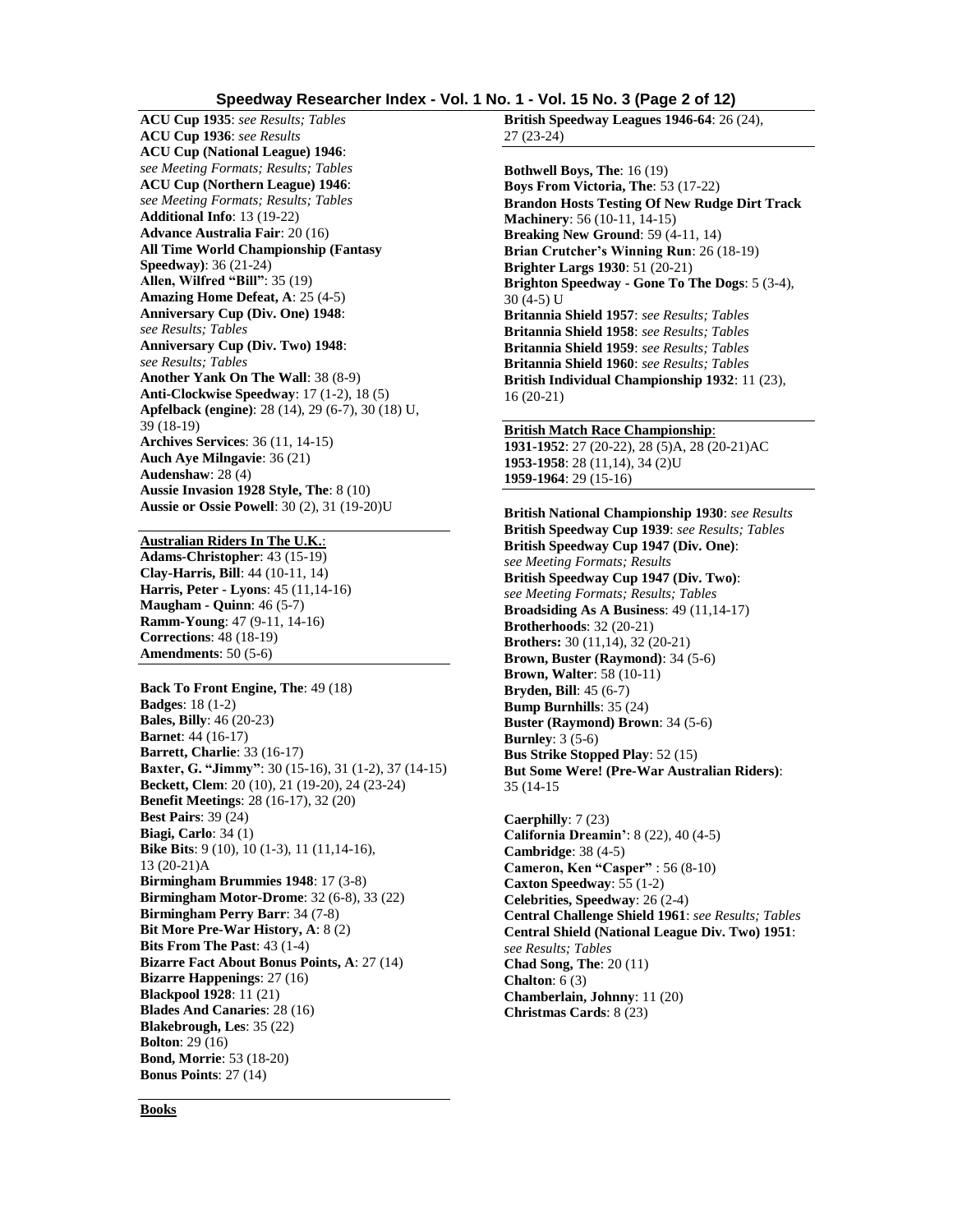## **Speedway Researcher Index - Vol. 1 No. 1 - Vol. 15 No. 3 (Page 3 of 12)**

**Cigarette Cards**: 13 (23), 14 (17)A, 15 (6-8), 15 (14)U, 16 (5)U, 16 (9-10), 17 (11, 14)U, 17 (21-22), 18 (3-5), 18 (15-16)A, 19 (7-11), 20 (9-10)U, 21 (19)A, 24 (18-20)A **Clapton Speedway Team**: 8 (20), 10 (15)U, 30 (20-23), 32 (2-4), 36 (5-6), 38 (17-19) **Clarke, Nobby**: 37 (5-11), 38 (10)U **Classic Programme Content:** 31 (14) **Cole Speedway Engine, The**: 15 (10) **Colindale Library**: 4 (1-2), 8 (5) **Colour of Race Jackets**: 19 (4-5) **Commando!**: 10 (24) **Company Information**: 8 (1) **Compilation of Records**: 20 (16), 31 (14-16) **Confusing Or What?**: 28 (15-16) **Copnor**: 6 (4), 7 (13,16) **Copyright and Distribution Issues**: 4 (13), 8 (10)U **Corfe Mullen Speedway**: 42 (17-20), 43 (19-22) **Coronation Cup 1953**: *see Results, Tables* **Coventry 1931**: (7-11, 14-17) **Coventry 1934**: 34 (3) **Coventry 1936**: 23 (24), 34 (2)U **Coventry Lythall's Lane**: 12 (16-20), 13 (8-11,14), 47 (16-21) **Cox, Keith**: 47 (2-7) **Craven, Gil**: 45 (19-22) **Craven, Peter**: 25 (21-23), 26 (4-8) **Craven, Reg**: 39 (14-15) **Crawford, Jack**: 35 (22) **Crutcher, Brian**: 26 (18-19) **Cumbrian Dirt Track Activity**: 12 (22-23), 14 (6-11,14) **Cyclone Danny (Danny Carter)**: 36 (17-18) **Dallison, Billy**: 46 (14-16) **Databank**: 1 (4), 2 (4) **Database Formats**: 5 (2), 31 (14-16) **Database Information**: 7 (26) **Davies, Digger (Ivor)**: 28 (15) **Day, Percy**: 33 (1) **Day, Phil**: 33 (1) **Day That The Rains Came**: 32 (16-18) **Debunking The Myths - The Starting Gate**: 33 (21-22) **Dell, Stan**: 28 (3-4) **De Lyon, Dan**: 59 (17) **Demon Barber of Cessnock (Australia)**: 20 (17-21) **Did You Know?**: 5 (15-16) **Digger Davies**: 28 (15) **Digital Photography**: 34 (5) **Dirt Track Racing Thrills - US Style**: 54 (1) **DKW (Engine)**: 34 (15), 38 (17) **DMW (Engine)**: 38 (16) **Does Speedway Get A Fair Share of the Cake?**: 42 (21-22) **Don Johns The First Broadsider?**: 36 (17-18) **Doncaster**: 46 (1) **Don't Have The Time?**: 8 (22) **Dook, Roy**: 28 (3-4) **Dorothy Lamour Progressive Match Race 1950**: 20 (24) **Double Programmes**: 15 (24)

**Droylesden**: 59 (16-17) **Dykes, George**: 27 (17-19) **Early Days Of Suffolk Speedway, The**: 23 (15-17), 24 (3-7) **Early French Invasion, An?**: 35 (16) **Early Indoor Meetings On A Stage**: 33 (9-10) **Early Oval Racing**: 34 (7-8) **Edinburgh (Old Meadowbank)**: 24 (8-9) **Edinburgh (Stenhouse)**: 29 (22-23) **Educated Debate**: 18 (11, 14-16) **Elder, Sprouts**: 8 (10), 9 (8), 40 (6) **Elder or Elders?**: 8 (10) **Elvin, Sir Arthur**: 22 (6-7)

#### **Engines**

**Apfelback**: 28 (14), 29 (6-7), 30 (18) U, 39 (18-19) **Cole**: 15 (10) **DKW**: 34 (15), 38 (17) **DMW**: 38 (16) **Hedlund**: 14 (23-24) **JAP**: 16 (16-18), 17 (2-3) **Rudge**: 49 (18-19), 56 (10-11,14-15)

#### **English Dirt Track League 1929**

*(also see Results; Tables)*: 8 (15-16), 19 (11, 14) **English Dirt Track League Knockout Cup 1929**: *see Results* **Entertainment Tax**: 31 (20-21) **Epic Dirt Track Tale, An**: 34 (22-24), 35 (1-2) **Essex County Championship 1930**: *see Results* **Essington Hall Training Track**: 10 (24) **Evening News London Challenge Cup 1931**: *see Results* **Evening News London Challenge Cup 1932**: 16 (21)

**Faria, Mike**: 51 (21-22) **Fascinating Dirt Track Racing**: 40 (3-4) **Fay Taylour: Queen of Speedway**: 18 (6-10) **Feedback**: 16 (5), 20 (9-11), 22 (1), 25 (1-3), 26 (16-18), 27 (8), 28 (20-21), 29 (2-6), 31 (2-3), 31 (21-22), 35 (8-9), 36 (16), 38 (6,16), 39 (10) **Festival of Britain Trophy 1951**: *see Results, Tables* **Few Thoughts From 1950, A**: 40 (19-21) **Film Clips**: 35 (21) **First Speedway Special, The**: 55 (1) **For The Record (Form Design for keeping statistics)**: 31 (14-16) **Few Thoughts, A**: 5 (1-2)

# **Fixtures**

**ENGLAND Audenshaw (Manchester)**: 28 (4) **Bolton**: 29 (16) **IRELAND 1947-1950 (Shelbourne Park)**: 27 (6-7) **1950 (Chapelizod) - 1971**: 28 (1-3)

**Fleetwood**: 19 (20-24), 20 (6-9), 21 (14-17), 22 (1) **Flights of Fancy**: 39 (20-21) **Flyers Remembered, The**: 19 (20-24), 20 (6-9), 21 (14-17)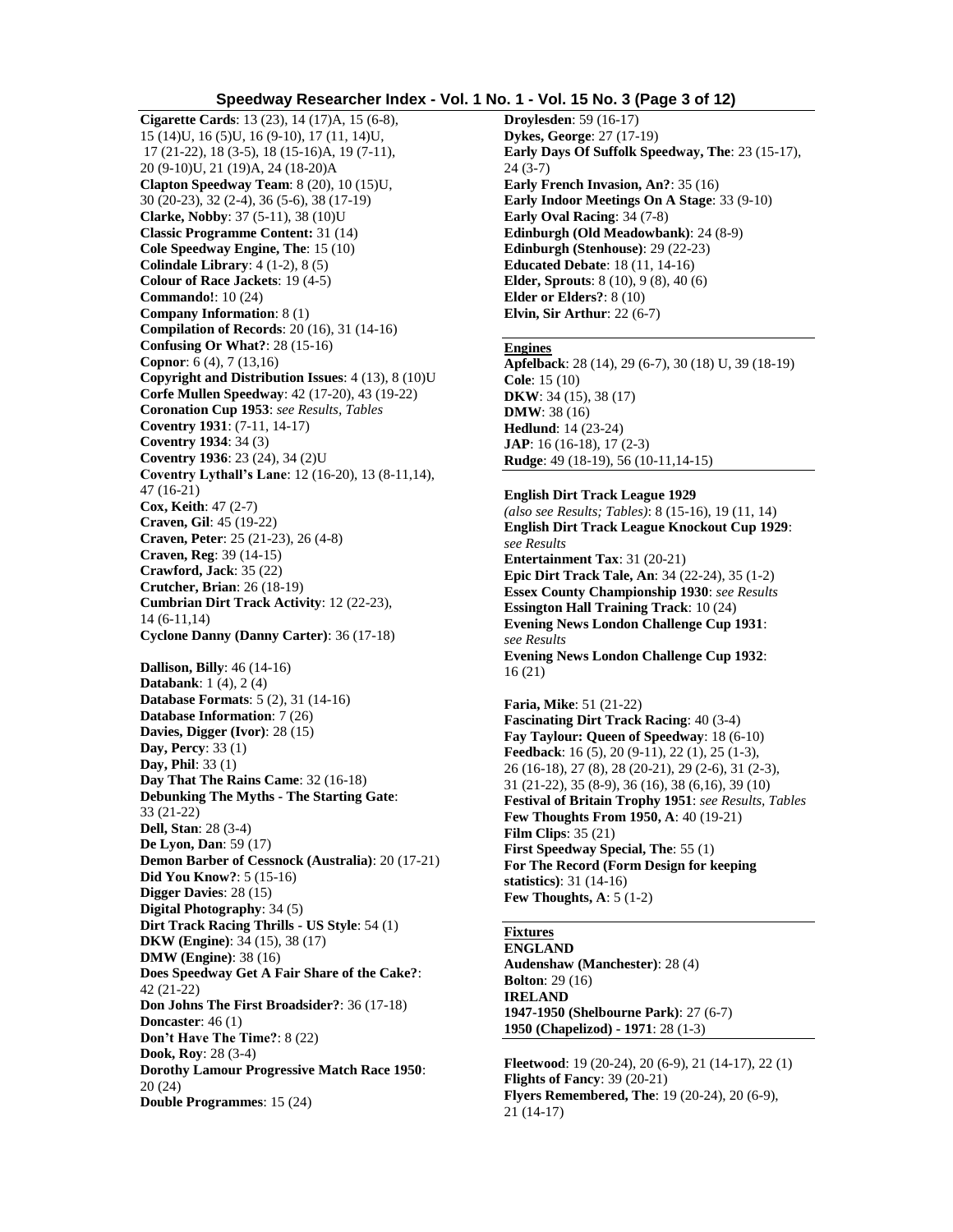#### **Speedway Researcher Index - Vol. 1 No. 1 - Vol. 15 No. 3 (Page 4 of 12)**

**Fond Farewells**: 32 (21) **Foreign Invasion, The**: 5 (9) **Foreign Riders In The Pre-War Era**: 33 (4-7) **Forrest, Arthur**: 34 (19-22), 35 (2-5) **Future of Speedway Racing**: 55 (19) **Fynn, Huck**: 39 (19)

**Galloway, Billy**: 20 (17-21) **Glanfield, Stanley**: 48 (19-24) **Glasgow 1940**: 17 (22-23), 18 (11) **Glasgow Nelson**: 9 (11, 14) **Glasgow White City**: 17 (22-23), 18 (11), 32 (24)U **Golden Helmet, The**: 34 (3-4) **Golf**: 32 (24) **Goodbye Walthamstow**: 31 (11) **Grading System 1946, The**: 32 (15-16) **Grass Track Racing In Central Poole**: 22 (4-5) **Grass Track Speedways, The**: 4 (14), 16 (24) **Grayson, Victor (MP)**: 33 (11), 34 (2)U **Greatest Escape?, The**: 24 (20-21) **Greaves, Bob**: 23 (22-24) **Greenford 1931**: 38 (7-8) **Gregory, Jim**: 52 (21-24), 53 (1-4) **Grosskreutz, Max**: 37 (1-2), 41 (20-21), 45 (7-9)R **Gunton**: 24 (3-4) **Gurtner, Keith**: 48 (5-9), 49 (2-11), 50 (2-3)U

**Hampton Court Speedway**: 36 (16) **Harold's Cross**: 52 (1-4) **Harringay**: 51 (18-19) **Handicap Racing 1962-64**: 40 (7-8) **Handicap Racing 1963**: 31 (9-10), 32 (9-10) **Hauf an' a Hauf, A**: 32 (21) **Havers and Blethers**: 6 (20) **He's Behind You**: 30 (20) **Hedlund Speedway Engine, The**: 14 (23-24) **Helmet Covers**: 37 (3-5) **Hibberd, Buzz**: 38 (9-10) **Higgs, Wally**: 36 (10-11), 56 (15-16) **High Beech**: 51 (3-8) **High Beech and Barnet**: 41 (22-23) **Hoax???**: 7 (12) **Houghton Le Spring**: 36 (16) **How Close Are The Houses?**: 48 (15-18) **How The Sport Is Controlled**: 39 (16-17) **Hunter, Alec**: 51 (9-11, 14-17) **Hunting A.J.** : 58 (14-16) **Hunting A.J. and Frank**: 57 (1-11, 14) **Hurst Park**: 36 (16) **Hynes, Dave**: 53 (20-22)

**I May Be Gone For Some Time**: 9 (17-18) **Ince, Dick**: 35 (20) **Incoming Information**: 14 (17-18) **Indoor Speedway**: 33 (9-10) **Initial Success**: 35 (9) **Injuries**: 26 (1-2) **Inter-Divisional League 1956**: (*also see Results)* 29 (19-21), 34 (6-7) **Inter Club League 1938**: *see Results* **Irish Speedway:** 27 (6-7), 28 (1-3), 45 (16-19) **Isbister, Norrie**: 12 (15-16)

**It All Began On The Wall Of Death**: 59 (18-23) **It Made How Much At Auction?**: 42 (23) **It Should Be Called Dirt Track Speedway Racing**: 3 (16) **It's The Wrong Man**: 43 (15) **Jack Crawford Mystery, The**: 35 (22) **Jack The Giant Killer**: 22 (15-17) **Alec Jackson**: 47 (8-9) **JAP, The**: 16 (16-18), 17 (2-3) **Johnson, Noel**: 34 (11,14-15) **Just A Thought**: 5 (11), 7 (21)A

**Kessingland Road**: 23 (16-18) **Kevlars or Leathers**: 39 (4-5) **Keyworth Speedway**: 53 (17) **Kuhn, Gus**: 37 (16-17), 53 (22-23)

**Ladies On Shale Or Cinders**: 30 (7) **Lanarkshire Eagles, The**: 22 (7-10); 23 (7-10) **Langton, Steve**: 48 (3-5) **Lea Bridge 1934**: 22 (18-22) **League Championship Medal Winners**: 41 (15-17) **Lennon, John**: 32 (5) **Les Blakebrough - Setting The Record Straight**: 35 (22)

**Letter from Jack Chiswell to Fred Rogers, A**: 46 (7-9) **Letter From Sir Arthur, A**: 22 (6-7) **Letter From The ACU 1940, A**: 31 (17) **Library Legislation**: 4 (1) **Little Bit Of Whimsy, A**: 24 (7), 25 (20) **Littlewood, Syd**: 42 (3-6) **Local History Societies**: 4 (13) **London Cup 1930**: *see Results* **London Cup 1931**: 12 (4) **London Cup 1935**: *see Results* **London Cup 1938**: *see Results* **London Reserves League 1932**: 16 (21) **London Riders' Championship 1931**: 12 (5) **London Track Information Sources**: 7 (17) **London Underground Poster**: 34 (5), 36 (15-16) **Lost League Of The Inkers**: 19 (11,14) **Lovell, Bob**: 28 (3-4) **Lure Of The Speedway, The**: 56 (23-24) **Luton 1935**: 38 (9)

**Manchester Sunday Chronicle D.T. Silver Trophy**: 35 (18-19) **Marseilles**: 36 (18) **Mauger, Ivan**: 45 (9-10) **Meeting Abandoned Due To Lack Of Interest**: 27 (9-10)

**Meeting Formats Introduction**: 8 (21) **ACU Cup 1946 (16 Heats)**: 15 (9) **British Speedway Cup 1947 (16 Heats)**: 18 (10-11) **Experimental 15 Heats 1951**: 26 (15) **Inter City Trophy 1954**: 41 (14) **National League 1946-53 (14 Heats)**: 31 (6) **National League 1954 (14 Heats)**: 16 (19)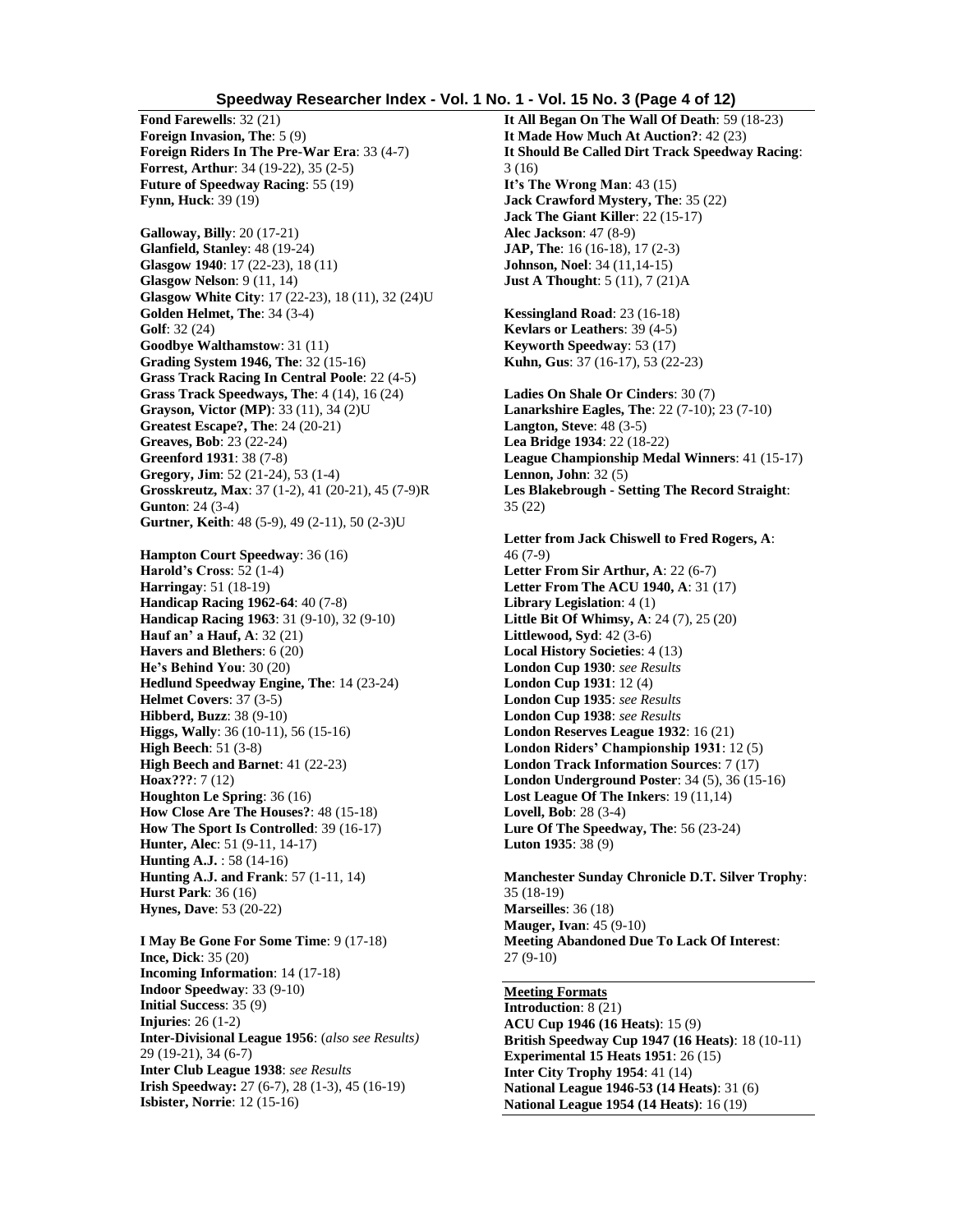#### **Speedway Researcher Index - Vol. 1 No. 1 - Vol. 15 No. 3 (Page 5 of 12)**

**Meeting Formats (cont.) National League 1955 (16 Heats)**: 30 (7), 39 (20)R **Proposed 15 Heats c1952**: 31 (7) **Proposed 16 Heats 1952**: 31 (6-7) **Second Half Reserves 1951**: 45 (10-11) **Spring Cup 1950**: 32 (1-2)

#### **Meetings**

**Edinburgh v Glasgow 1952**: 24 (20-21) **Harringay v Motherwell 1953**: 50 (6-7) **West Ham v Wembley 1952**: 25 (4-5)

**Meetings Postponed Due To Weather**: 32 (16-18) **Melton Mowbray Speedway 1949**: 10 (16-17) **Memories of Meadowbank**: 24 (8-9) **The Men In Black (Poetry)**: 33 (14-15) **Menzies, Andy**: 53 (20) **Midlands v South Cup 1947**: *see Results* **Miller, Tommy**: 19 (16-18) **Mills, Paddy**: 59 (1-4) **Milward, Jim**: 58 (3-10) **Modern Boy, The (Comic)**: 35 (19) **"Money For Speed" (1933)**: 36 (17-18) **Monmore Speedways Ltd. (Wolverhampton)**: 35 (19-20), 38 (10) **Montague Pyke, The**: 29 (22) **Moore, Ronnie**: 59 (18-23) **More Nicknames**: 8 (11) **Morley (Leeds)**: 36 (2-3) **Motherwell**: 22 (7-10), 23 (7-10) **Motor Cyclists on Gyroscopic Machines**: 29 (21-22) **Mystery of The Motordrome, The**: 33 (22)

**Name That Tune**: 8 (9), 10 (15-16)U **Name's The Same, The**: 31 (4-6), 35 (15-16) **National League 1933**: *see Results; Tables* **National League 1935**: *see Results; Tables* **National League 1936**: *see Tables* **National League 1946-53**: *see Meeting Formats* **National League 1954**: *see Meeting Formats* **National League 1955**: *see Meeting Formats* **National League 1960**: *see Results, Tables* **National League Div. One 1934**: *see Results, Tables* **National League Div. Two 1934**: *see Results, Tables* **National League Div. One 1937**: *see Results, Tables* **National League Div. One 1938**: *see Results, Tables* **National League Div. One 1939**: *see Results, Tables* **National League Div. One 1947**: *see Results, Tables* **National League Div. Two 1947**: *see Results, Tables* **National League Div. Three 1947**: *see Results, Tables* **National League Div. One 1948**: *see Results, Tables* **National League Div. Two 1948**: *see Results, Tables* **National League Div. Three 1948**: *see Tables* **National League Div. One 1949**: *see Results, Tables* **National League Div. Two 1949**: *see Results, Tables* **National League Div. Three 1949**: *see Results* **National League Div. One 1950**: *see Results, Tables* **National League Div. Two 1950**: *see Results, Tables* **National League Div. Three 1950**: *see Results, Tables* **National League Div. One 1951**: *see Results, Tables*

**National League Div. Two 1951**: *see Results, Tables* **National League Div. One 1952**: *see Results, Tables* **National League Div. Two 1952**: *see Results, Tables* **National League Div. One 1953**: *see Results, Tables* **National League Div. Two 1953**: *see Results, Tables* **National League Div. Three 1953**: *see Results, Tables* **National League Div. One 1954**: *see Results, Tables* **National League Div. Two 1954**: *see Tables* **National League Div. One 1956**: *see Results, Tables* **National League Div. Two 1956**: *see Tables* **National Provincial Trophy 1936**: *see Results, Tables* **National Speedway Association Trophy 1932**: *(also see Results, Tables*): 15 (20-21) **National Speedway League Championship 1932**: (*also see Results, Tables*): 15 (21-22) **National Trophy 1931**: 12 (4); *(also see Results)* **National Trophy 1932** (*also see Results)*: 16 (21) **National Trophy 1933**: *see Results* **National Trophy 1934**: *see Results* **National Trophy 1935**: *see Results* **National Trophy 1949**: *see Results* **National Trophy (Div. Two) 1939**: *see Results* **National Trophy (Div. Two) 1947**: *see Results* **National Trophy (Div. Three) 1952**: *see Results* **National Trophy 1953**: *see Results* **Nelson 1967**: 27 (17), 28 (5) **New League Proposal For 1952**: 50 (16-20) **New Zealand, Riders Who Rode In The U.K.**: 42 (10-11, 14-15) **New Zealand, Speedway In**: 25 (18-19) **News Of The World Belt, The**: 34 (4), 46 (9-11) **News Of The World Cups, The**: 46 (11,14)

**Newspaper Information** *(also see Newsplan)* **ENGLAND (not London) Aldershot - Barrow**: 3 (14) **Berwick - Birmingham (Pt. 1)**: 3 (11) **Birmingham (Pt. 2) - Brighton**: 4 (11) **Bristol - Cardiff (Pt. 1)**: 5 (7) **Cardiff (Pt. 2) - Grays**: 6 (5-6) **Halifax - Leicester**: 7 (10-12) **Liverpool - Newcastle-Upon-Tyne**: 8 (3-5) **Newport - Pudsey**: 9 (3-4) **Rayleigh - Swansea**: 10 (6-8) **Swindon - York**: 11 (5-6) **IRELAND Belfast**: 11 (6) **Dublin**: 12 (6) **LONDON Local**: 19 (14-15) **National**: 12 (6-8) **SCOTLAND Armadale - Paisley**: 15 (23-24)

## **Newspapers**

**The Scribes of Yesterday**: 39 (16) **Speedway Specials**: 39 (11,14)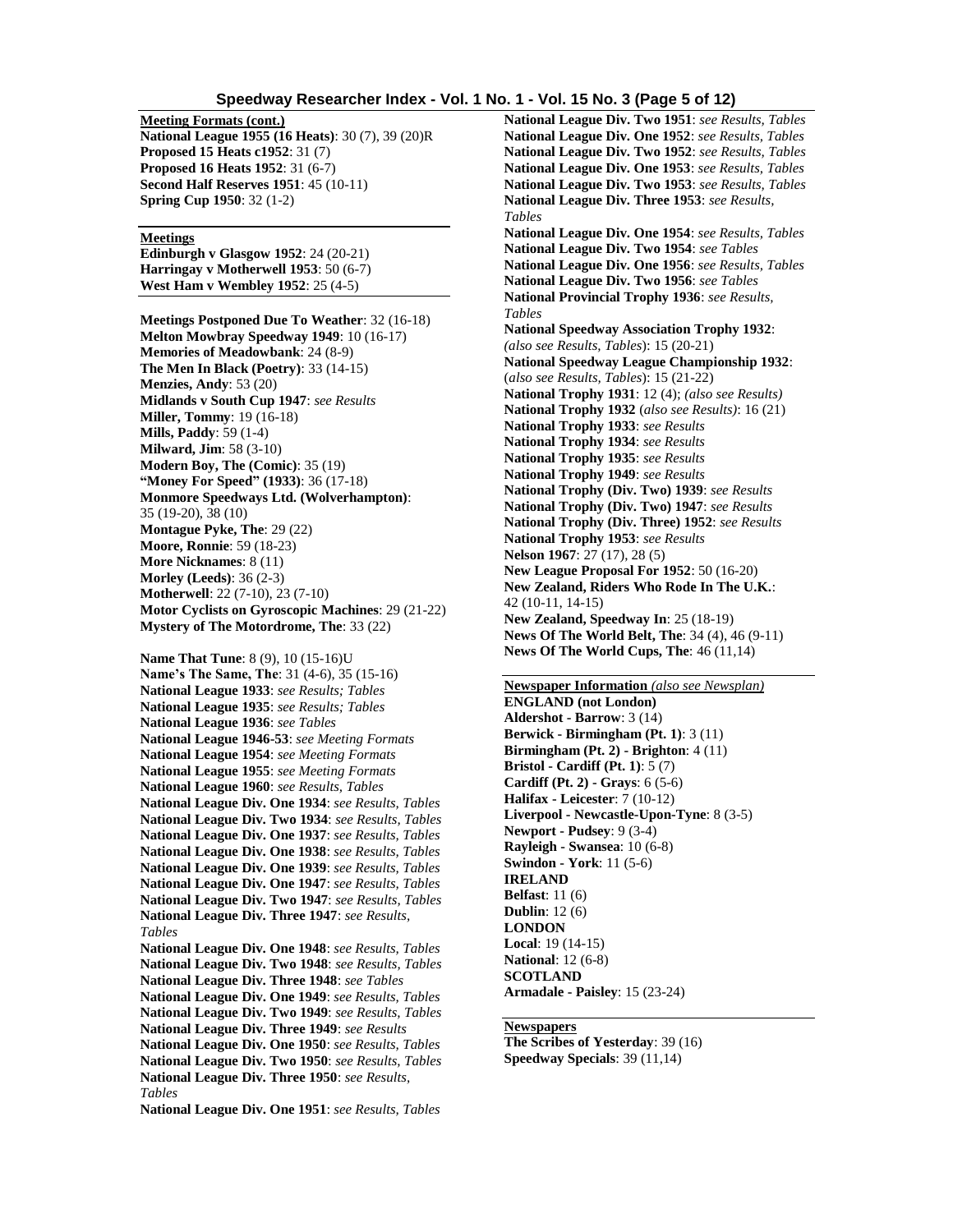#### **Speedway Researcher Index - Vol. 1 No. 1 - Vol. 15 No. 3 (Page 6 of 12)**

**Newsplan** (*also see Newspaper Information)* **East Midlands**: 23 (19-20), 26 (21-23) UR **Northern (Newcastle, Carlisle, Workington etc.)**: 27 (10--11) **Yorkshire & Humberside**: 22 (22-23)

**Nigel's Nostalgia**: 35 (18-20) **North v South Cup 1947**: *see Midlands v South Cup 1947* **North v South Cup 1948**: *see Results* **North Shield (National League Div. Two) 1950**: *see Results, Tables* **North Shield (National League Div. Two) 1951**: *see Results, Tables* **North Shield (National League Div. Two) 1954**: *see Results, Tables* **Northern Cup 1931**: (*also see Results)*: 12 (4) **Northern League 1930** *(also see Results)*: 7 (21), 10 (20) **Northern League 1931**: (*also see Results);* 12 (3-4) **Northern League 1946**: *see Results; Tables* **Northern League 1961 (Provincial League Teams)**: *see Results* **Northern Trophy 1946**: *see Results* **Not All Were Aussies**: 35 (9-11,14) **Nothing New In Speedway Engineering**: 37 (20-23) **Nottingham Speedway**: 39 (1-3) **Nuggets**: 24 (2-3) **Obscure Jottings**: 3 (11-12) **Obscure Mentions**: 13 (22) **Oddments (and Sodments)**: 4 (15) **Oh Brother!**: 30 (11,14) **Oh Really?**: 16 (23) **Old Meadowbank (Edinburgh)**: 24 (8-9) **Olé! 1949 Style**: 23 (22-24) **On-Off Meetings**: 31 (10) **Only Saturday Night Track In Manchester, The**: 20 (14-15) **Other Gunners, The**: 16 (9) **Other Swindon, The (Gorse Hill)**: 9 (8-9) **Ouch!**: 26 (1-2) **Overnight Sensation After Two And A Half Years**: 24 (14-18) **Oxley Motor Speedway, Brisbane**: 52 (16-19) **Paddington Recreation Ground**: 8 (9) **Pakefield**: 24 (4-7), 25 (9-10) **Parker, Jack**: 11 (1-3) **Perrigo, Albert E "Bert"**: 50 (20-24), 51 (20)U **Perry Barr, Birmingham**: 34 (7-8) **Peterborough Eastfield**: 11 (23) **Pioneer Handicaps and Other Comments**: 42 (15-17)

#### **Poetry**

**An Epic Dirt Track Tale**: 34 (22-24), 35 (1-2), 36 (6-10) **Men In Black:** 33 (14-15) **Paddy Dean Poem**: 48 (9-10)

**W.J. Pomroy**: 37 (14) **Pontypridd 1930**: 27 (1-2) **Poole (Grass Track)**: 22 (4-5) **Portsmouth Copnor**: 6 (4), 7 (13,16), 52 (19) **Portsmouth Tipnor**: 7 (16), 52 (20) **Portsmouth, Speedway In & Around**: 6 (3-4), 7 (13,16) **Postage Stamps**: 19 (19), 47 (1) **Postcards**: 30 (18-19) **Preston**: 38 (10-11,14-16), 39 (5-10), 44 (19-24)R, 45 (1-6), 50 (1-5), 52 (4-7), 55 (21-24), 56 (20-23), 58 (18-24 **Prestongrange Training Track**: 55 (20-21)

## **Pre War Riders**

**Australia**: 35 (14-15) **Canada**: 35 (11,14) **New Zealand**: 35 (10) **South Africa**: 35 (10-11)

**Pre-War Tamworth**: 22 (17-18), 30 (6-7) U **Programme Oddities**: 18 (21), 28 (24) **Programme Fillers**: 20 (24)

**Promoters G. "Jimmy" Baxter**: 30 (15-16) **W.J. Pomroy**: 37 (14)

**Provincial League 1936**: *see Results, Tables* **Provincial League 1937**: *see Tables* **Provincial League 1960**: *see Results, Tables*

# **Publications A-Z**

**1927 - Bri (Pt. 1)**: 13 (6-8) **Bri (Pt. 2) - Int**: 14 (20-23), 16 (5) C **Ips - Nat (1956)**: 15 (14-16) **Nat (League) - Speedway Anniversary**: 16 (6-8) **Speedway Annual - Tribute**: 17 (15-18) **Triple - Ziebart**: 18 (19-20) **Additional**: 16 (5), 19 (18-19), 20 (10), 21 (19) **Foreign Publications**: 18 (14-15), 19 (19)

**Queen's Cup 1953**: 29 (4-5) **Queries and Quibbles**: 11 (18-20)

**Race Jacket Colours**: 19 (4-5), 33 (10-11) **Radio Pioneer**: 53 (4) **Rain-Offs**: 52 (15-16) **Rankings 1946-1966 (Riders)**: 15 (16-18) **Ranking Team Strengths**: 23 (1-4) **Rants and Ravings, Updates and a Question or Two**: 10 (15-16) **Recollections**: 12 (15-16) **Record Keeping**: 31 (14-16) **Red Card Debate**: 30 (17), 31 (14)

# **Regulations**

**Amendment Sheets**: 31 (17-19) **Looking Behind**: 30 (20) **Rolling Starts (1931)**: 30 (8,9) **Star Championship 1929**: 56 (17-19)

**Research On The Internet**: 30 (23-24)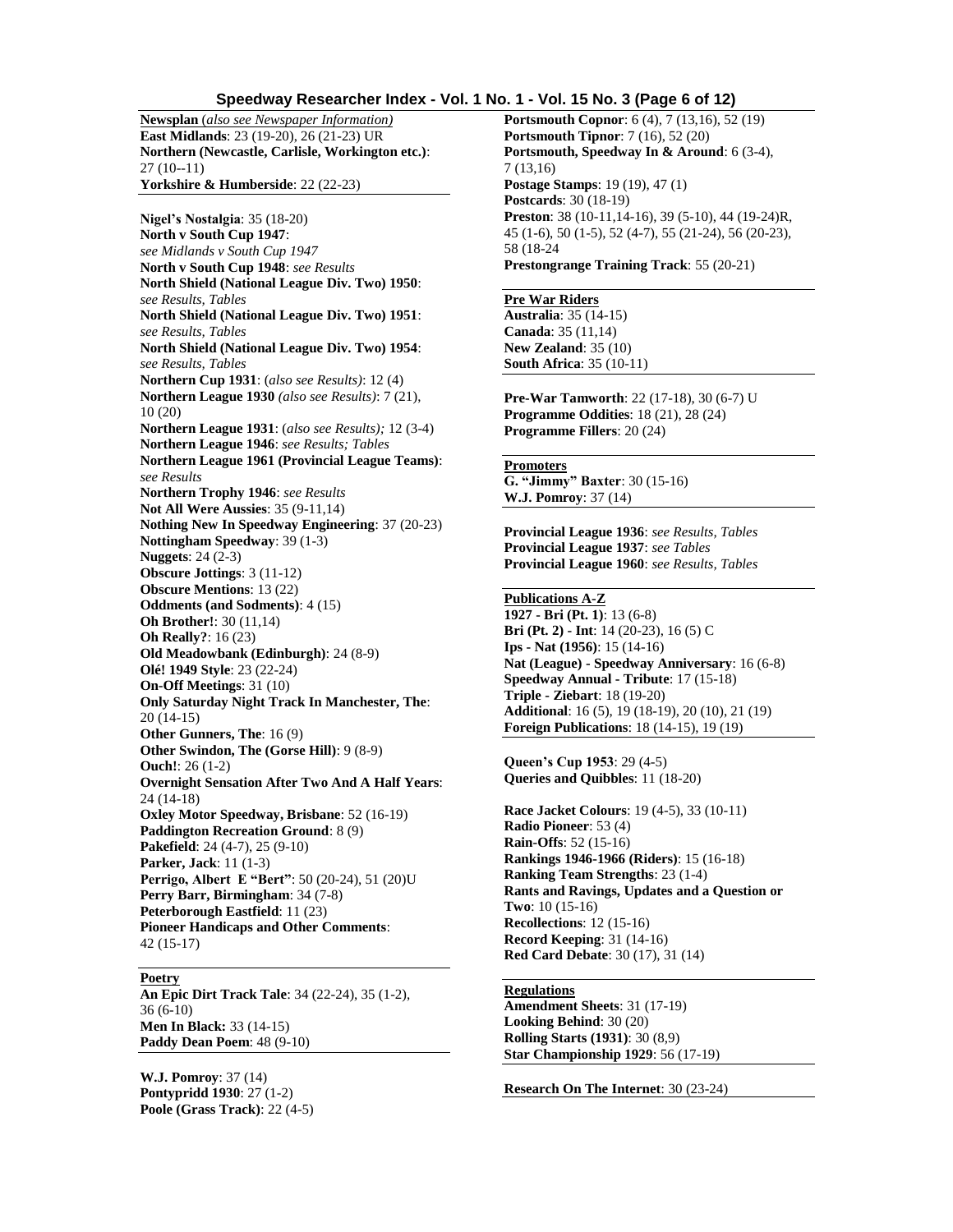**Results 1929 English Dirt Track League**: 6 (10-11), 8 (16)U **1929 English Dirt Track League Knockout Cup**: 6 (10-11), 8 (16)U **1929 Southern Dirt Track League**: 9 (12-13), 11 (18)C **1930 British National Championship**: 9 (12-13) **1930 Essex County Championship**: 10 (12-13) **1930 London Cup**: 10 (12-13) **1930 Northern League**: 7 (14-15), 10 (20) **1930 Southern League**: 9 (12-13), 10 (19-20), 11 (18)C **1931-1952 British Match Race Championship**: 27 (20-22) **1931 National Trophy**: 53 (12-13) **1931 Northern Cup**: 7 (14-15), 12 (4) **1931 Northern League**: 7 (14-15), 12 (3-4) **1931 Southern League**: 29 (12-13) **1932 National Speedway Association Trophy**: 8 (12-13) **1932 National Speedway League Championship**: 8 (12-13), 10 (16)C **1932 National Trophy**: 28 (12-13) **1933 National League**: 15 (12-13) **1933 National Trophy**: 15 (12-13) **1934 ACU Cup**: 27 (13) **1934 National League Div. One**: 27 (12-13) **1934 National League Div. Two**: 55 (12-13) **1934 National Trophy**: 55 (12-13) **1935 ACU Cup**: 11 (12-13) **1935 London Cup**: 11 (12-13) **1935 National League**: 10 (12-13) **1935 National Trophy**: 11 (12-13) **1936 ACU Cup**: 56 (12-13) **1936 National Provincial Trophy**: 13 (12-13) **1936 Provincial League**: 13 (12-13) **1936 World Championship Qualifying Round**: 20 (4) **1936 World Championship, Championship Round**: 21 (7-8) **1937 National League Div. One**: 28 (12-13) **1938 Inter Club League**: 32 (12-13) **1938 London Cup**: 32 (12-13) **1938 National League Div. One**: 32 (12-13) **1939 British Speedway Cup**: 16 (12-13) **1939 National League Div. One**: 16 (12-13) **1939 National League Div. Two**: 14 (12-13) **1939 National Trophy (Div. Two)**: 14 (12-13) **1946 ACU Cup (National League)**: 21 (12-13) **1946 ACU Cup (Northern League)**: 12 (12-13), 13 (21)C **1946 Northern League**: 12 (12-13), 13 (21)C **1946 Northern Trophy**: 12 (12-13) **1947 British Speedway Cup (Div. One)**: 17 (12-13), 18 (16)C **1947 British Speedway Cup (Div. Two)**: 17 (12-13); 21 (12-13)R **1947 Midlands v South Cup**: 27 (15) **1947 National League Div. One**: 36 (12-13) **1947 National League Div. Two**: 36 (12-13) **1947 National League Div. Three**: 47 (12-13) **1947 National Trophy (Div. Two)**: 17 (12-13)

**1948 Anniversary Cup (Div. One)**: 22 (12-13) **1948 Anniversary Cup (Div. Two)**: 22 (12-13) **1948 National League Div. One**: 37 (12-13) **1948 National League Div. Two**: 49 (12-13) **1948 National Trophy**: 49 (12-13) **1948 North v South Cup**: 27 (16) **1949 National League Div. One**: 18 (12-13) **1949 National League Div. Two**: 31 (12-13) **1949 National League Div. Three**: 44 (12-13) **1949 National Trophy**: 54 (12-13) **1950 Dorothy Lamour Progressive Match Race**: 20 (24) **1950 National League Div. One**: 39 (12-13) **1950 National League Div. Two**: 45 (12-13) **1950 National League Div. Three**: 46 (12-13) **1950 North Shield (National League Div. Two)**: 20 (12-13), 25 (17)C **1950 South Shield (National League Div. Two)**: 20 (12-13), 25 (17)C **1950 Spring Cup (Div. One)**: 20 (12-13), 25 (17)C **1950 Third Division Riders Championship**: 21 (19-20) **1951 Central Shield (National League Div. Two)**: 19 (12-13) **1951 Festival of Britain Trophy**: 30 (12-13) **1951 National League Div. One**: 40 (12-13) **1951 National League Div. Two**: 41 (12-13) **1951 National League Div. Three**: 43 (12-13) **1951 North Shield (National League Div. Two)**: 19 (12-13) **1951 South Shield (National League Div. Two)**: 19 (12-13) **1952 National League Div. One**: 33 (12-13) **1952 National League Div. Two**: 48 (12-13) **1952 National Trophy (Div. Three)**: 48 (12-13) **1952 World Championship Qualifier - Munich**: 20 (15-16) **1953 Coronation Cup**: 26 (12-13), 28 (4)C **1953 National League Div. One**: 38 (12-13) **1953 National League Div. Two**: 42 (12-13) **1953 National Trophy**: 38 (12-13) **1953 Queen's Cup**: 29 (4-5) **1953 Southern League**: 30 (12-13), R 50 (12-13) **1954 National League Div. One**: 57 (12-13) **1954 North Shield (National League Div. Two)**: 23 (12-13) **1954 South Shield (National League Div. Two)**: 23 (12-13) **1954 Southern Area League**: 59 (12-13) **1955 Southern Area League**: 59 (12-13) **1956 Inter-Divisional League**: 29 (20), 34 (12-13)U **1956 National League Div. One**: 58 (12-13) **1957 Britannia Shield**: 24 (12-13) **1958 Britannia Shield**: 24 (12-13) **1959 Britannia Shield**: 25 (12-13) **1960 Britannia Shield**: 25 (12-13) **1960 National League**: 51 (12-13) **1960 Provincial League**: 52 (12-13) **1961 Central Challenge Shield**: 34 (12-13) **1961 Northern League (Provincial League Teams)**: 34 (12-13)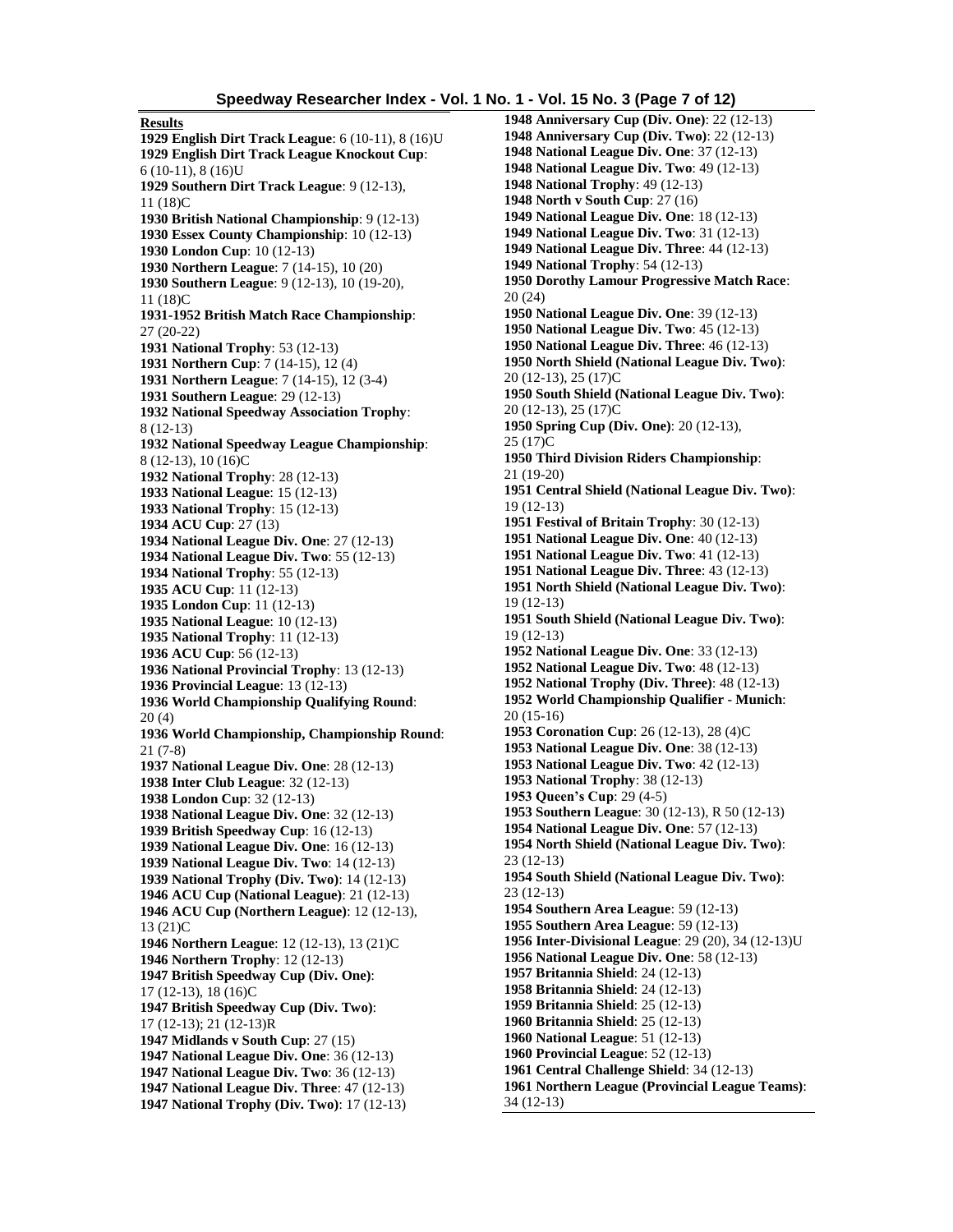## **Speedway Researcher Index - Vol. 1 No. 1 - Vol. 15 No. 3 (Page 8 of 12)**

**Rider Grading (1946)**: 30 (14) **Rider Numbers (1929)**: 23 (11,14) **Rider Rankings 1946-1966**: 15 (16-18) **Rider Records**: 3 (8) **Rider Replacement**: 40 (9-11,14), 41 (1-6) **Rider Strikes**: 24 (21-23), 27 (14) **Rider's Names**: 4 (4), 24 (7), 25 (20), 33 (22) **Rider's Snippets And Other Items**: 8 (20-21)

#### **Riders**

**Wilfred "Bill" ALLEN**: 35 (19) **Billy BALES**: 46 (20-23) **Charlie BARRETT**: 33 (16-17) **Clem BECKETT**: 20 (10), 21 (19-20), 24 (23-24) **Les BLAKEBROUGH**: 35 (22) **Buster (Raymond) BROWN**: 34 (5-6) **Walter BROWN**: 58 (10-11) **Bill BRYDEN**: 45 (6-7) **Ken "Casper" CAMERON**: 56 (8-10) **Johnny CHAMBERLAIN**: 11 (20) **Nobby CLARKE**: 37 (5-11), 38 (10) **Keith COX**: 47 (2-7) **Jack CRAWFORD**: 35 (22) **Gil CRAVEN**: 45 (19-22) **Peter CRAVEN**: 25 (21-23), 26 (4-8) **Reg CRAVEN**: 39 (14-15) **Brian CRUTCHER**: 26 (18-19) **Billy DALLISON**: 46 (14-16) **Percy DAY**: 33 (1) **Phil DAY**: 33 (1) **Dan DE LYON**: 59 (17) **George DYKES**: 27 (17-19) **Sprouts ELDER**: 8 (10), 9 (8), 40 (6) **Mike FARIA**: 51 (21-22) **Arthur FORREST**: 34 (19-22), 35 (2-5) **Huck FYNN**: 39 (19) **Billy GALLOWAY**: 20 (17-21) **Bob GREAVES**: 23 (22-24) **Jim GREGORY**: 52 (21-24), 53 (1-4) **Max GROSSKREUTZ**: 37 (1-2), 41 (20-21), 45 (7-9) **Keith GURTNER**: 48 (5-9), 49 (2-11), 51 (2-3)U **Wally HIGGS**: 36 (10-11) **Alec HUNTER**: 51 (9-11, 14-17) **Dick INCE**: 35 (20) **Norrie ISBISTER**: 12 (15-16) **Noel JOHNSON**: 34 (11,14-15) **Gus KUHN**: 37 (16-17), 53 (22-23) **Steve LANGTON**: 48 (3-5) **Syd LITTLEWOOD**: 42 (3-6) **Ivan MAUGER**: 45 (9-10) **Tommy MILLER**: 19 (16-18) **Paddy MILLS**: 59 (1-4) **Jim MILWARD**: 58 (3-10) **Ronnie MOORE**: 59 (18-23) **Jack PARKER**: 11 (1-3) **Bert PERRIGO**: 50 (20-24), 51(20)U **Fred ROGERS**: 18 (22-24) **Bluey SCOTT**: 43 (4-11), 44 (1-10) **Bob "Cowboy" SHARP**: 46 (1-5) **Malcolm SIMMONS**: 24 (14-18) **Fred STRECKER**: 27 (17-19)

**Norman STREET**: 23 (18) **Fay TAYLOUR**: 18 (6-10) **Arthur "Tiny" TIMS**: 33 (8-9), 34 (4)U, 38 (10)U **Kevin TORPIE:** 52 (7-10) **Fred TRACEY**: 55 (3-4) **Bonnie WADDELL**: 41 (17-20) **Jack WADDELL**: 41 (17-20) **Hugh WATKINSON**: 35 (20) **Buck WHITBY**: 32 (18) **Bluey WILKINSON**: 50 (7-11, 14,15) **Jack WRIGHT**: 40 (14-17) **Jack YOUNG**: 22 (15-17)

**Riders named Aussie or Ossie**: 30 (2), 31 (19-20) U **Riders Of Yesteryear**: 7 (22-23) **Riders Who Died From Non-Speedway Causes**: 10 (5,6), 11 (19-20)A, 13 (21)C **Riders With The Same Name**: 28 (15-16), 31 (4-6) **Rogers, Fred**: 18 (22-24)

#### **Roll of Honour, The**

**Joe ABBOTT - Charlie APPLEBY**: 3 (15), 14 (18)A **Tadeusz ARASIEWICZ - Billy BROWN**: 4 (10), 27 (3)II **Walter BROWN - Ray DUGGAN**: 5 (8), 7 (12)A, 9 (22)A **Roy EATHER - Ian HUNTER**: 6 (8), 7 (12)A, 9 (22)A, 11 (18)A **Erik IVERSEN - Wieslaw KUZNIAR**: 7 (12), 32 (19)U **Jack LADD - Denny PYEATT**: 8 (3), 11 (18)C, 14 (17)A, 15 (14) A, 17 (24)U **Zbigniew RANISZIEWSKI - Konstantin SVINKIN**: 9 (2), 11 (18)A, 15 (14)C, 25 (4)U, 28 (3)U **Teo TEODOROWICZ - Oleg ZUBENKO**: 10 (4-5), 14 (17)C, 25 (4)U **Ron Johnson Remembered**: 44 (15) **Rotherham**: 46 (1) **Royal Air Force (R.A.F.)**: 33 (2-4) **Rules and Regulations**: 31 (17-19) **St. Austell Remembered**: 6 (1-2) **Sage, Vic**: 42 (9-10) **Salford**: 20 (14-15), 21 (21-24) **"Scientific Sport"**: 8 (11,14) **Scott, Bluey**: 43 (4-11), 44 (1-10) **Scottish Cup**: 24 (20-21) **Scottish Match Race Championship 1949-69**: 53 (4-5) **Scottish "Rebel" League, A**: 28 (1) **The Scribes of Yesterday**: 39 (16) **Second Half Matches**: 30 (19-20) **Second Halfs**: 35 (23-24) **75 And Still Going - Speedway In New Zealand**: 25 (18-19) **Shale Shifters**: 9 (10), 10 (1-3), 11 (11,14-16), 13 (20-21)A **Bob "Cowboy" Sharp**: 46 (1-5) **Short Lived Tracks**: 28 (4), 29 (16) **Shortest and Saddest Career In Speedway, The**: 35 (20)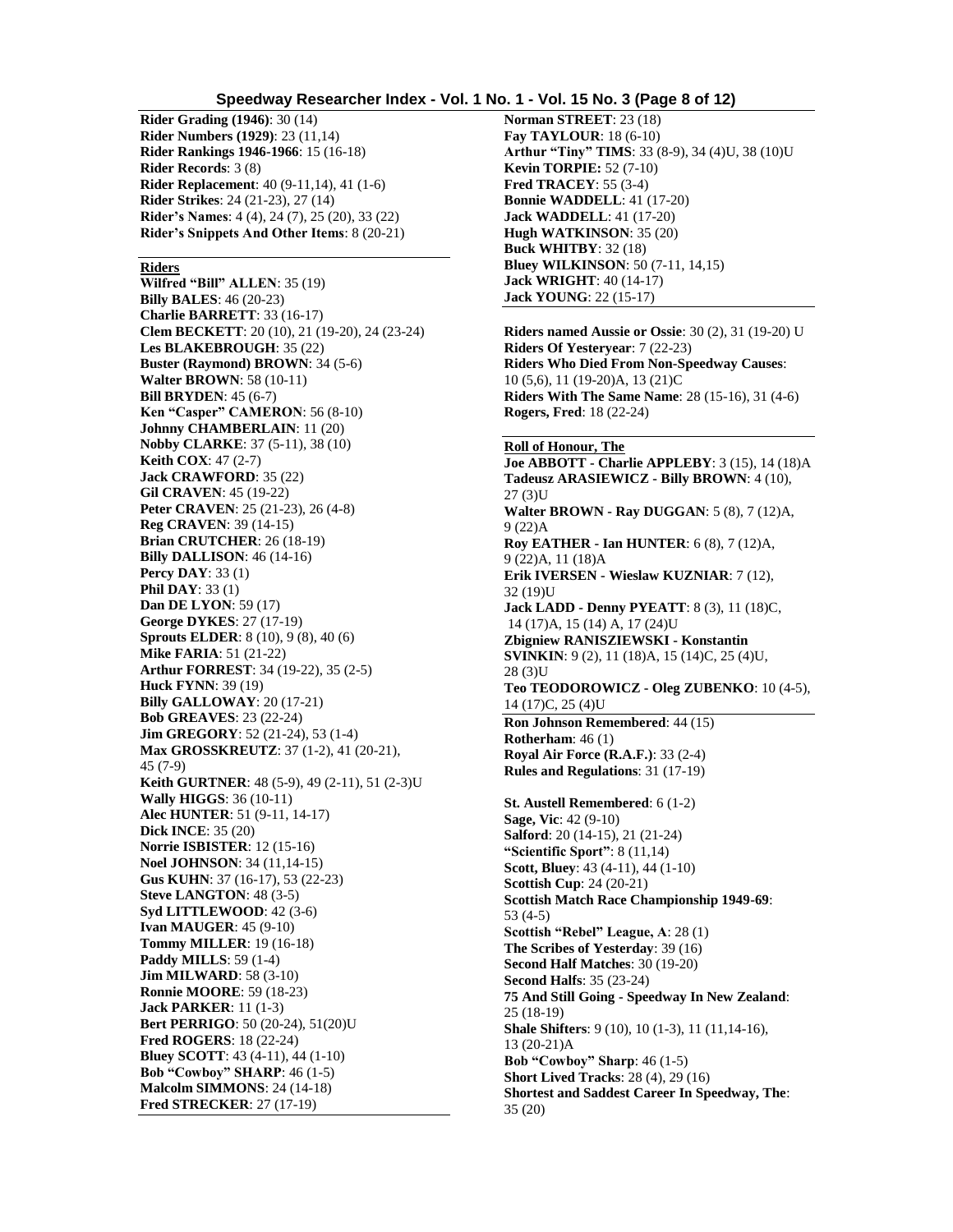## **Speedway Researcher Index - Vol. 1 No. 1 - Vol. 15 No. 3 (Page 9 of 12)**

**Silver Cuirass**: 39 (1) **Simmons, Malcolm**: 24 (14-18) **Singapore**: 40 (1-3) **Skid Kid Ivan**: 45 (9-10) **Skidding On The Beach**: 35 (20) **Smith, Brisbane**: 39 (14-15) **Some Pioneer Aussie Information**: 46 (19-20)

#### **Songs**

**Chad Song, The**: 20 (11) **Speedway Racing For Me**: 18 (18-19)

**South Shield (National League Div. Two) 1950**: *see Results; Tables* **South Shield (National League Div. Two) 1951**: *see Results; Tables* **South Shield (National League Div. Two) 1954**: *see Results; Tables* **Southampton 1928-29** 11 (3-4), 12 (21)C, 13 (5-6)AC **Southern Area League 1954**: *see Results, Tables* **Southern Area League 1955**: *see Results, Tables* **Southern Dirt Track League 1929**: *see Results; Tables;* 11 (18)C **Southern League 1930**: *see Results;* 10 (19-20), 11 (18)C **Southern League 1931** *see Results; Tables;* 12 (2-3) **Southern League 1953**: *see Results; Tables* **Speedway And The Wall of Death**: 33 (10), 34 (2)U **Speedway Celebrities - The First Real Sporting Stars?**: 26 (2-4) **Speedway Flyers**: 33 (2-4) **Speedway Guide 1931**: 39 (16-17) **Speedway In Australia 1926**: 58 (1-3) **Speedway In China and Philippines**: 43 (1) **Speedway In Ireland**: 45 (16-19) **Speedway In Marseilles**: 36 (18), 38 (8) **Speedway In Singapore 1930**: 40 (1-3) **Speedway In The Soviet Union (Russia)**: 58 (11,14), 59 (17-18) **Speedway Lights 1930 Style**: 49 (1) **Speedway Mystery Solved!**: 28 (3-4) **Speedway Racing For Me**: 18 (18-19)

## **Speedway Racing In**

: 9 (14-16) : 10 (18-21) : 12 (1-6) : 15 (18-23), 16 (20-22) : 24 (21-23)

**Speedway Ransom Story, A**: 55 (19-20) **Speedway Riders Unite!**: 9 (17) **Speedway Specials (Newspapers)**: 39 (11,14) **Speedway 2028**: 42 (6-9) **Spring Cup (Div. One) 1950**: *see Meeting Formats; Results; Tables* **Sprouts On The Boards**: 40 (6) **Sprouts [Elder] - Some Early Info**: 9 (8) **Stamford Bridge**: 36 (19) **Stamps**: *see Postage Stamps*

**Stamp of Authority** : 47 (1) **Standard of Meetings**: 44 (15-16) **Star Championship 1929**: 7 (28), 8 (23), 10 (15)U, 13 (19-20), 54 (1-11, 14-24), 56 (17-19) **Star Championship 1931**: 8 (24), 12 (4-5), 55 (4-11,14) **Star Championship 1932**: 11 (22), 13 (21)C, 16 (21), 57 (14-24) **Starting Gates**: 30 (8-9), 33 (21-22), 40 (18-19) **Steel Plate (Starting Grid), The**: 16 (19-20), 25 (8-9) **Strange But True**: 7 (27) **Strecker, Fred**: 27 (17-19) **Street, Norman**: 23 (18) **Styles Of The Early Riders, The**: 14 (19) **SUNBAC (Sutton Coldfield & North Birmingham Auto Club)**: 37 (15-16) **Superstars Of The Dirt Track**: 27 (17-19) **Sutton Coldfield & North Birmingham Auto Club**: 37 (15-16) **Swindon (Gorse Hill) Autodrome**: 9 (8-9)

**TT Racers**: 20 (4)

# **Tables**

**1929 Northern Dirt Track League**: 4 (12), 5 (15), 6 (7), 7 (20) **1929 Southern Dirt Track League Table**: 9 (18), 11 (18)C **1931 Northern League**: 29 (13) **1931 Southern League**: 29 (12) **1932 National Speedway Association Trophy**: 8 (12) **1932 National Speedway League Championship**: 8 (13), 10 (16)C **1933 National League**: 15 (12) **1934 National League Div. One**: 27 (12-13) **1934 National League Div. Two**: 55 (12-13), 56 (12-13) R **1935 ACU Cup**: 11 (12-13) **1935 National League**: 11 (12) **1936 National League**: 11 (13) **1936 National Provincial Trophy**: 13 (12-13) **1936 Provincial League**: 13 (12-13) **1937 National League Div. One**: 28 (12-13) **1937 Provincial League**: 51 (13) **1938 National League Div. One**: 32 (12-13) **1939 British Speedway Cup**: 16 (12-13) **1939 National League Div. One**: 16 (12) **1939 National League Div. Two**: 14 (12) **1946 ACU Cup (Northern League)**: 12 (13), 13 (21)C **1946 ACU Cup (National League)**: 21 (13) **1946 Northern League**: 12 (13), 13 (21) C **1947 British Speedway Cup (Div. Two)**: 21 (12-13) **1947 National League Div. One**: 36 (12-13) **1947 National League Div. Two**: 36 (12-13) **1947 National League Div. Three**: 47 (12-13) **1948 Anniversary Cup (Div. One)**: 22 (12) **1948 Anniversary Cup (Div. Two)**: 22 (13) **1948 National League Div. One**: 35 (12-13), 37 (12-13) R **1948 National League Div. Two**: 35 (12-13)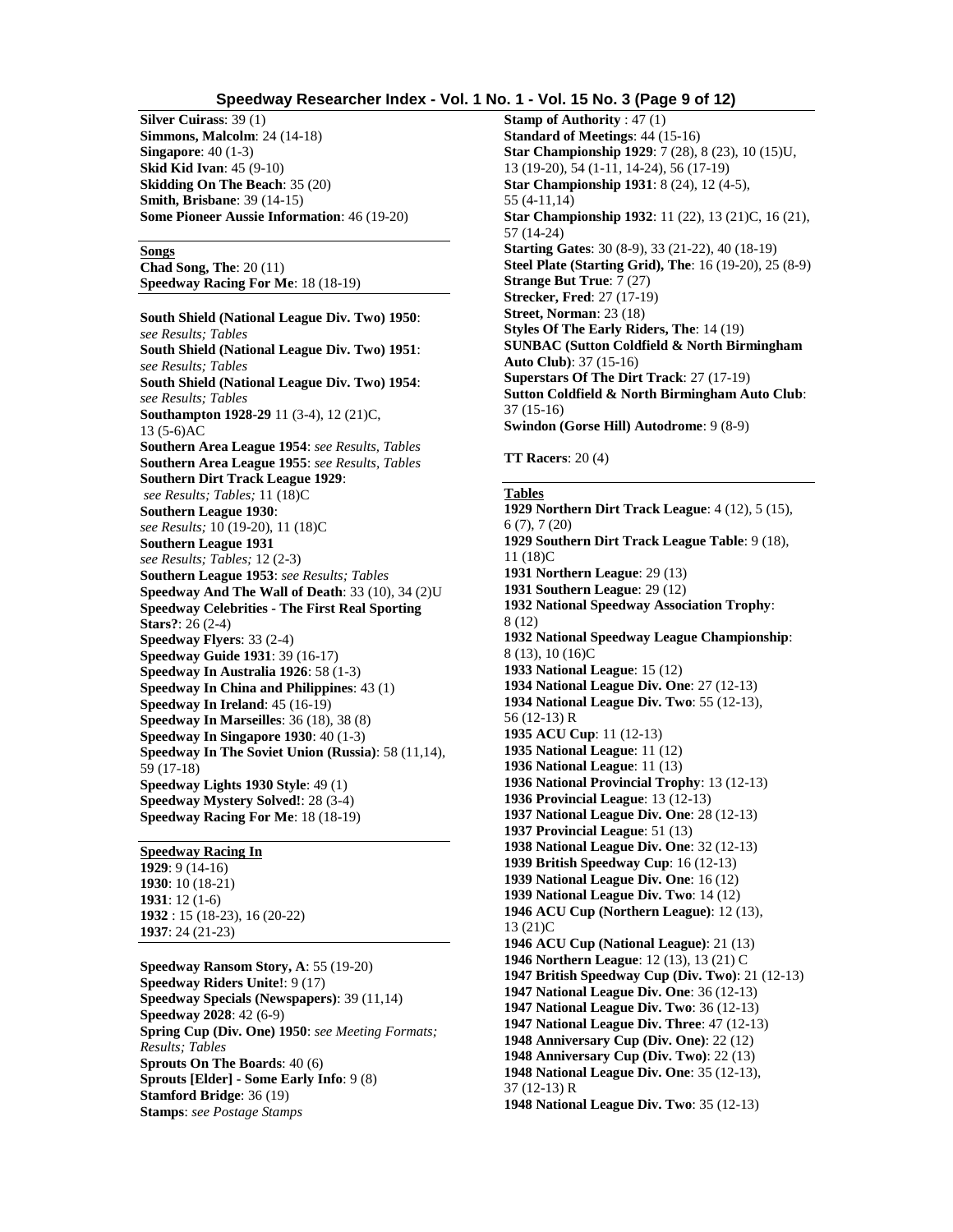**Tables (cont.) 1948 National League Div. Three**: 35 (12-13) **1949 National League Div. One**: 18 (12-13) **1949 National League Div. Two**: 31 (12-13) **1950 National League Div. One**: 39 (12-13) **1950 National League Div. Two**: 45 (12-13) **1950 National League Div. Three**: 46 (12-13) **1950 North Shield (National League Div. Two)**: 21 (12), 25 (17)C **1950 South Shield (National League Div. Two)**: 21 (13), 25 (17)C **1950 Spring Cup (Div. One)**: 26 (12-13) **1951 Central Shield (National League Div. Two)** : 19 (12-13) **1951 Festival of Britain Trophy**: 30 (12-13) **1951 National League Div. One**: 40 (12-13) **1951 National League Div. Two**: 41 (12-13) **1951 National League Div. Three**: 43 (12-13) **1951 North Shield (National League Div. Two)**: 19 (12-13) **1951 South Shield (National League Div. Two)**: 19 (12-13) **1952 National League Div. One**: 33 (12) **1952 National League Div. Two**: 33 (13) **1953 Coronation Cup**: 26 (12-13), 28 (4)C **1953 National League Div. One**: 38 (12-13) **1953 National League Div. Two**: 42 (12-13) **1953 Southern League**: 50 (12-13) **1954 National League Div. One**: 57 (12) **1954 National League Div. Two**: 57 (13) **1954 North Shield (National League Div. Two)**: 23 (13) **1954 South Shield (National League Div. Two)**: 23 (12) **1954 Southern Area League**: 59 (12) **1955 Southern Area League**: 59 (12-13) **1956 National League Div. One**: 58 (12-13) **1956 National League Div. Two**: 58 (12-13) **1957 Britannia Shield**: 24 (12-13) **1958 Britannia Shield**: 24 (12-13) **1959 Britannia Shield**: 25 (12-13) **1960 Britannia Shield**: 25 (12-13) **1960 National League**: 51 (12) **1960 Provincial League**: 52 (12-13) **1961 Central Challenge Shield**: 34 (12-13)

**Tale Of Two Cities, A (1932)**: 15 (18-23), 16 (20-22) **Tales From Past Publications**: 9 (11) **Tamworth**: 4 (5-6), 6 (19), 15 (1-3), 16 (1-4), 16 (5)A, 22 (17-18)A, 30 (6-7) U, 39 (1-2) **Taylour, Fay**: 18 (6-10) **Team Colours**: 6 (7), 34 (16-18)U, 38 (10)U

# **Team Lists**

**Belle Vue 1931**: 30 (6)

**Team Names 1**: 5 (12-13) **Team Names 2**: 6 (9,12) **Team Rankings**: 23 (1-4) **Television: Did Speedway Miss The Boat?**: 40 (23-24) **Telling Tales**: 21 (18-20)

**Testimonial Meetings**: 28 (17-20), 32 (20) **That Tax:** 31 (20-21) **Third Division Riders Championship 1950**: 21 (20-21) **Thoughts Of A Pioneer**: 3 (16) **Threads And Yarns**: 9 (10-11) **Three Men In A Boat - Not Quite**: 49 (1) **Throb Stuff On The Dirt Track**: 2 (7-8) **Arthur "Tiny" Tims**: 33 (8-9), 34 (4)U, 38 (10)U **Tipnor**: 7 (16) **Torpie, Kevin**: 52 (7-10) **Totaliser Betting Spring 1932**: 35 (5-6) **Tourist Trophy**: *see TT Racers* **Tracey, Fred**; 55 (3-4) **Track Amongst The Trees, The** : 15 (1-3), 16 (1-4) 16 (5)A, 30 (6-7) U **Tracks Aberdeen**: 8 (17-18) **Audenshaw**: 28 (4) **Barnet**: 41 (22-23), 44 (16-17) **Belle Vue**: 56 (1-6) **Birmingham Alexander**: 17 (3-8) **Birmingham Motor-Drome**: 32 (6-8), 33 (22) **Birmingham Perry Barr**: 34 (7-8) **Blackpool**: 11 (21) **Bolton**: 29 (16) **Bothwell**: 16 (19) **Brighton**: 5 (3-4), 30 (4-5) U **Burnhills (Newcastle)**: 35 (24) **Burnley:** 3 (5-6) **Caerphilly**: 7 (23) **California (in England)**: 8 (22), 40 (4-5) **Cambridge**: 38 (4-5) **Caxton**: 55 (1-2) **Chalton**: 6 (3) **Clapton**: 8 (20), 10 (15)U, 30 (20-23), 32 (2-4), 36 (5-6), 38 (17-19) **Corfe Mullen**: 42 (17-20) **Coventry (Brandon)**: 23 (24); 34 (3) **Coventry Lythall's Lane**: 12 (16-20), 13 (8-11,14). 47 (16-21) **Doncaster**: 46 (1) **Droylesden**: 59 (16-17) **Edinburgh (Old Meadowbank)**: 24 (8-9) **Edinburgh (Stenhouse)**: 29 (22-23) **Essington Hall Training**: 10 (24) **Fleetwood**: 19 (20-24), 20 (6-9), 21 (14-17), 22 (1) **Glasgow Nelson**: 9 (11,14) **Glasgow White City**: 17 (22-23), 18 (11) **Greenford**: 38 (7-8) **Gunton**: 24 (3-4) **Hampton Court**: 36 (16) **Harold's Cross**: 52 (1-4) **Harringay**: 51 (18-19) **High Beech**: 41 (22-23), 50 (3-8) **Houghton Le Spring**: 36 (16) **Hurst Park**: 36 (16) **Kessingland Road**: 23 (16-18) **Keyworth**: 53 (17) **Lea Bridge**: 22 (18-22), 35 (5-7) **Luton**: 38 (9) **Melton Mowbray**: 10 (16-17)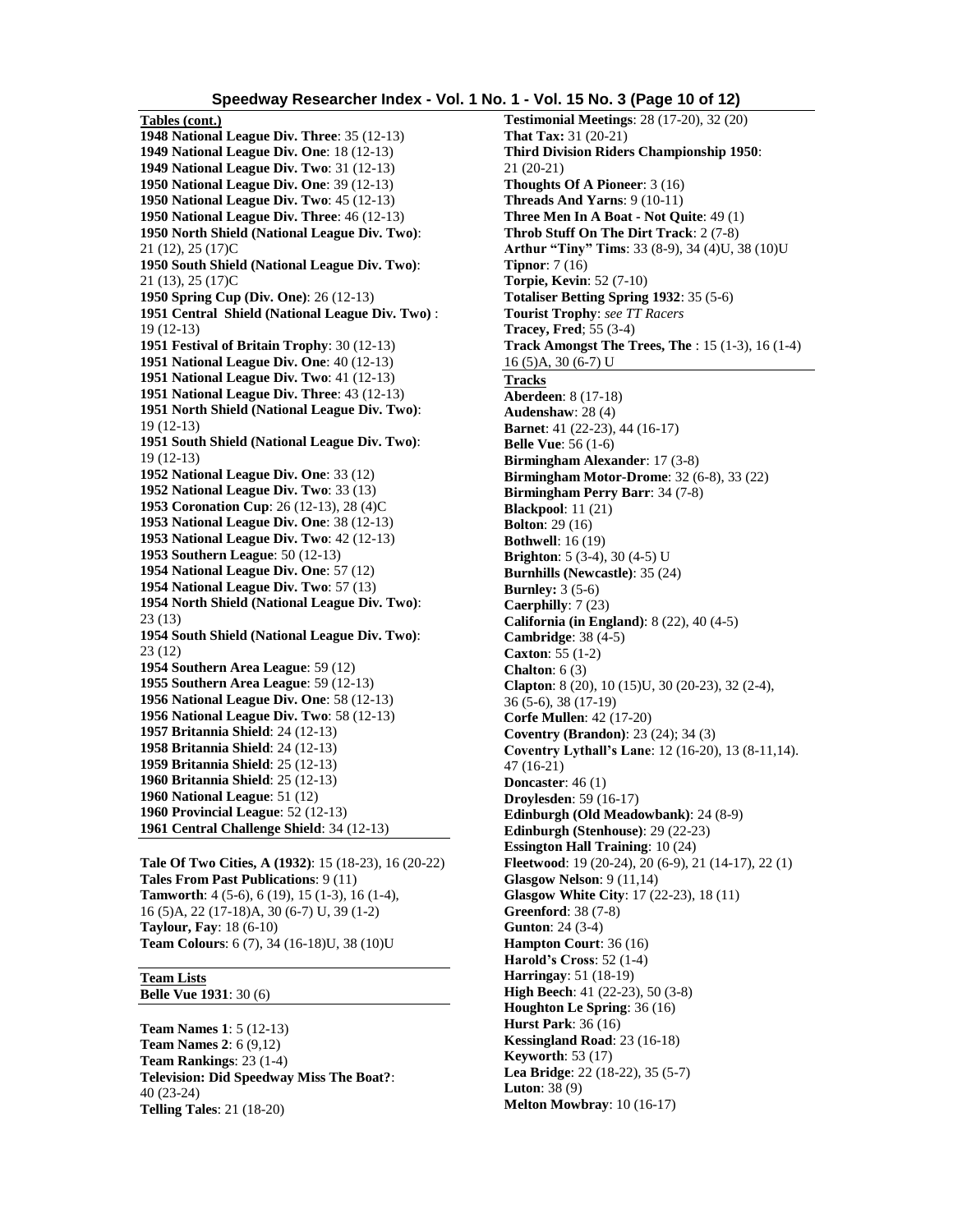## **Speedway Researcher Index - Vol. 1 No. 1 - Vol. 15 No. 3 (Page 11 of 12)**

**Tracks (cont) Milngavie (Private Track)**: 36 (21) **Morley**: 36 (2-3) **Motherwell**: 22 (7-10), 23 (7-10) **Nelson**: 27 (17), 28 (5) **Nottingham**: 39 (1-3) **Oxley, Brisbane**: 52 (16-19) **Paddington Recreation Ground**: 8 (9) **Pakefield**: 24 (4-7), 25 (9-10) **Peterborough Eastfield**: 11 (23) **Pontypridd**: 27 (1-2) **Poole (Grass Track)**: 22 (4-5) **Portsmouth Copnor**: 6 (4), 7 (13,16), 52 (19) **Portsmouth Tipnor**: 7 (16), 52 (20) **Preston**: 38 (10-11, 14-16), 39 (5-10), 44 (19-24)R, 45 (1-6), 50 (1-5), 52 (4-7), 55 (21-24), 56 (20-23), 58 (18-24) **Prestongrange**: 55 (20-21) **Rotherham** 46 (1) **St. Austell**: 6 (1-2) **Salford**: 20 (14-15), 21 (21-24) **Southampton**: 11 (3-4), 12 (21) C, 13 (5-6)AC, 35 (6) **Stamford Bridge**: 36 (19) **Swindon (Gorse Hill)**: 9 (8-9) **Tamworth**: 4 (5-6), 6 (19), 15 (1-3), 16 (1-4), 16 (5)A, 22 (17-18)A, 30 (6-7) U, 39 (1-2) **Tredegar**: 8 (18-20), 33 (7) U **Walthamstow**: 4 (14), 14 (1-3), 31 (11), 41 (6-10), 51 (1-2) **Waveney**: 23 (15-16), 46 (16-17) **West Maitland**: 38 (1-4) **Whitley Bay**: 16 (10-11, 14-15) **Wolverhampton**: 9 (18-20), 10 (11,14), 11 (10-11), 30 (15) U, 35 (19-20), 38 (10) **Yarmouth**: 26 (8-11,14), 27 (2-6), 28 (6-10), 29 (7-11,14), 48 (1-3) **Zamalek (Cairo)**: 36 (20), 37 (11,14), 41 (10-11, 14)

# **Track Record Update (Track List)**

**Aldershot - Ashington**: 5 (14), 17 (24)U **Ammanford - Birmingham (Motordrome)**: 6 (14-16) **Birmingham (Hall Green) - Burnley**: 7 (17-20) **Track Record Update (Track List) (Cont.) Buxton - Carlisle**: 8 (6-7) **Cardiff (Millennium Stadium)**: 15 (6) **Cardiff (Penarth Road) - Cowdenbeath**: 8 (7-8) **Cradley Heath - Dagenham**: 9 (5) **Dalton In Furness - Dublin (Santry)**: 10 (3-4), 18 (22)U, 19 (15)A **Earl's Barton - Exeter (Peamore)**: 9 (6-7) **Farringdon - Highbridge**: 10 (8-11), 11 (19)C, 17 (14) C **Houghton Le Spring**: 15 (6) **Huddersfield - Hull (Hedon)**: 10 (11), 11 (19)C **Hull (New Craven Park) - Manchester (White City)**: 11 (7-10) **Mansfield Woodhouse - Nottingham**: 12 (8-11) **Oxford - Rochester**: 13 (2-4) **Roman Camp**: 14 (3) **Romford**: 13 (4) **Rotherham**: 14 (3)

**Ryde**: 13 (4) **Rye House - Swindon (Gorse Hill)**: 13 (3-6) **Tamworth - Yarmouth**: 15 (4-6), 16 (5)C, 19 (15)U **Trainer (Nobby Clarke)**: 37 (5-11) **Tredegar Speedway**: 8 (18-20), 33 (7)U **Two Maximums In One Night**: 31 (14) **Two Men Called Phil Day?**: 31 (17), 33 (1)U **Tyres**: 31 (4) **Using Archives In Your Research**: 36 (11, 14-15) **Waddell, Bonnie**: 41 (17-20) **Waddell, Jack**: 41 (17-20) **Wales, Media Coverage In**: 26 (2-4) **Wall of Death**: 33 (9-10), 34 (2) U **Walthamstow**: 31 (11), 41 (6-10), 51 (1-2) **Walthamstow 1934**: 4 (14), 14 (1-3) **War Cries**: 18 (20), 19 (18) **Wartime Speedway Action**: 18 (20-21), 42 (1) **Wartime Speedway At Belle Vue**: 56 (1-6) **Was Jack Parker The First World Champion?**: 11 (1-3) **Watch The Birdie**: 18 (21-22) **Watkinson, Hugh**; 35 (20) **Waveney Speed Track**: 23 (15-16), 46 (16-17) **We Won't Sling You A Deafie!**: 12 (20-21) **Web Spins Faster, The**: 31 (11) **Web Words**: 32 (19-20) **Wee Man Cut Short, A**: 11 (20) **Well Did You Ever?**: 8 (2) **West Maitland**: 38 (1-4) **What A Daft Question**: 16 (23-24) **What About A Speedway Hall of Fame?**: 3 (13) **What's In A Name**: 33 (22) **Where Do I Get The Information**: 3 (1-2) **Where We All Go Wrong!**: 39 (22-23) **Whitby, Buck**: 32 (18) **Whitley Bay Speedway**: 16 (10-11, 14-15) **Who Invented The Starting Gate?**: 35 (7) **Who Is The Grand Old Man?**: 11 (21), 12 (21)A **Who Started Team Racing?**: 45 (23-24) **Who Was That Again?**: 43 (22) **Who Was The Best Prewar Rider?**: 19 (1-2) **Who Was The First Rider To Wheelie?**: 46 (24) **Who Was Who?**: 32 (10-11,14) **Who Were They**: 51 (24) **Who Were They Or Who Did They Used To Be?**: 52 (10-11, 14-15) **Wild Orgy Of Speed, A**: 7 (1-10) **Wilkinson, Bluey**: 50 (7-11, 14,15) **Wills, Lionel**: 49 (19-24) **Wolverhampton - A Track With A Long Pedigree**: 9 (18-20), 30 (15) U, **Wolverhampton 1929**: 10 (11,14), 30 (19-20)A **Wolverhampton 1930**: 11 (10-11) **World Championship 1936**: 20 (1-4), 21 (6-9) **World Championship 1955**: 22 (6-7) **World Championship Winning Machines**: 24 (9) **World's Best Trainer (Nobby Clarke)**: 37 (5-11) **Wot? No Clutches?**: 30 (5) **Wot? No 5-1s?**: 41 (24)